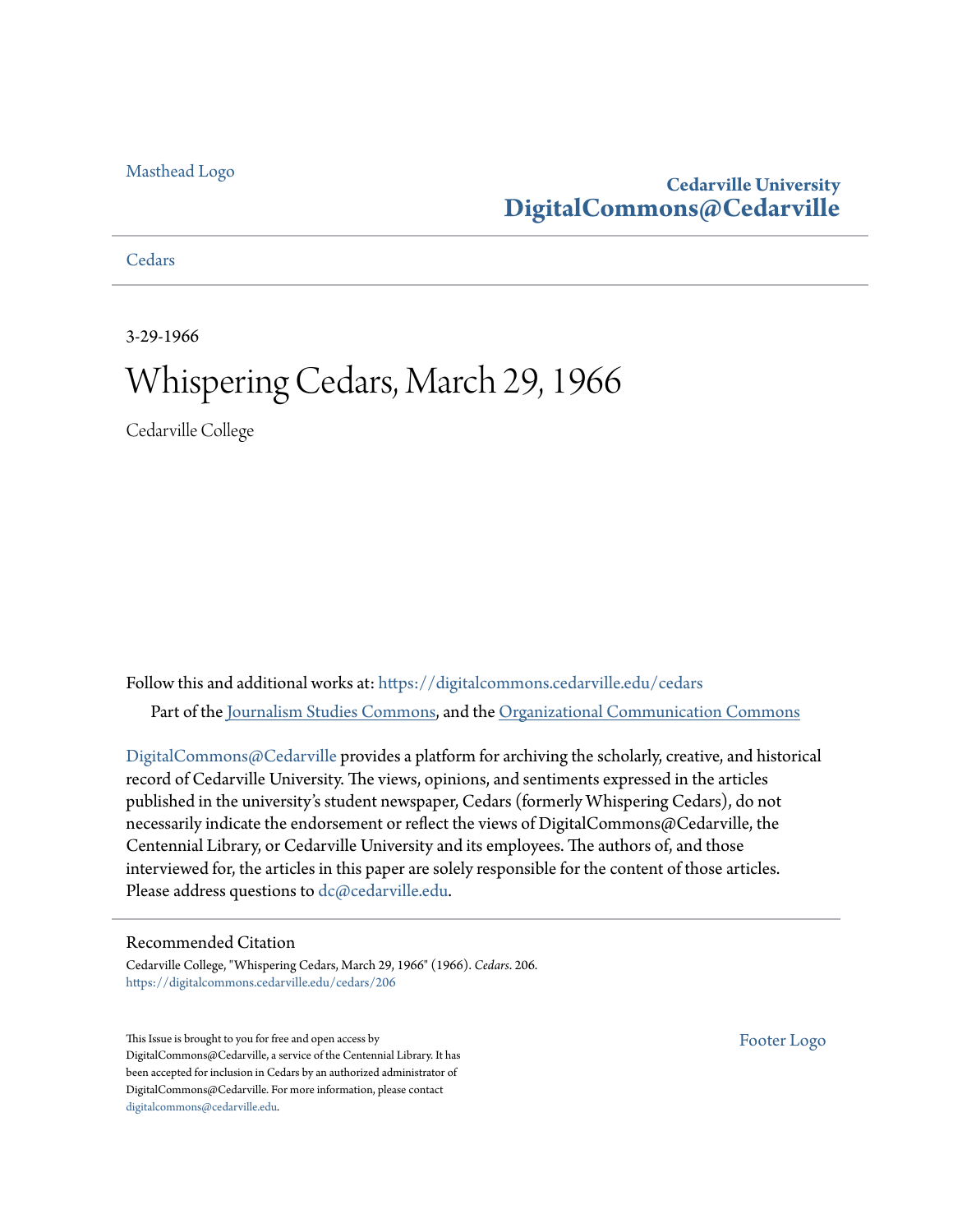Whispering

## Elementary Certification Granted to Cedarville

# **Groundbreaking Slated For Saturday**

Conege as an appropriate in-<br>stitution to grant teacher certi-<br>ings with many of the students New York who will build the dorm on a rent-lease basis. Funds **Tests Planned** Dr. Jeremiah, college Pres- Groundbreaking for the new library and the dormitory ident, and Dr. Johnson, Aca- will be held Saturday, April 2, at 2:00. This action comes after demic Dean, have held meet- the college signed a contract with the C.I.T. Corporation of for the library's construction will still have to be raised through the gifts of friends of the college.

originally planned, the differ-

March 14, the State Board of partment of Education. Education, upon recommendation of the State Department of Education, approved Cedarville . College as an appropriate inreview.

fication at the elementary enrolled in the secondary eduschool level subject to annual cation program and have out- the gifts of friends of the college. The college was not granted dents might wish to delay de- provide over twice the floor approval to continue the sec-cisions as to future courses of space of the present one. Alondary education program. Stu- action until the Metz meeting though a basement will not be dents desiring secondary certi-now planned here 'on campus, included *in* the construction as lined different alternatives. It Both facilities are sorely was also pointed out that stu- needed. The new library will

fication will now need to con- March 31. sider the alternatives of utilizin, the Central State University-Cedarville cooperative proating from Cedarville with <sup>a</sup> he hoped several might con-

STUDENT DEFERMENT.... WASHINGTON-(UPI)-If a the building include two laun- college student can answer

gram, transferring, or gradu-successful in the past and that liberal arts degree and then sider this alternative seriously. seeking certification elsewhere. The cooperative program en-The full impact of the ad-tage of Cedarville's unique Dr. Johnson noted that the cooperative program with Central State has been reasonably ables students to take advan-

verse decision will not be known Christian approach and Cenuntil conferences are held with tral State's accreditation.

At its monthly meeting on Dr. Earl Metz of the State De

# Deferment

Cedars

ence will be greatly noticed. According to Mrs. Chaffee, college librarian, the new structure is hoped to contain <sup>a</sup> lot of single study seats. Shelving and study areas will be in one continuous room with typing and binding will also be included.

> Dean McIntcsh said that the re-classified 1A. new building will probably be  $\uparrow$  \* \* \* \* used to house women students The Selective with Patterson reverting to a tern's decision to conduct the men's residence hall. Students tests was made when it seemed desiring to live in this residence possible that some students hall next fall may make re- might have to be drafted to quest on forms furnished by meet manpower requirements the Student Personnel office for the Vietnam war. The Army

## Knotts Joins ''Ventures for Victory''

All-District Al Knott has re- Vanderbilt. ceived an invitation to travel

The Selective Service syshinted Tuesday, however, that such a step might not be necessary because of the increased TO ATTEND CONFERENCE pace bf voluntary enlistments. The tests will be given at

made up of outstanding Christian athletes who combine basketball playing with the presenting of a Christian testimony.

Some of the athletes who have presented their testimonies through Ventures for Victory have been All-Americans Tenk VanPatton of Temple U.; Ed Beck, U. of Kentucky: Nollan experiences. Any one wishing Ellison of Kansas U.; and 1966 to help out in this endeaver can All-American Clyde Lee of contact Coach Callan.

of September.

Every athlete is expected to expenses for the trip. Money is raised by presenting films and slides of past teams and their

The college catalog cf 1908-09 lists the capacity of the present library at  $17,000$  volumes, she added. Presently it contains 28,000. While the lack of a basement will cut down on shelving space, the library will still have ample room for over twice that many. Mrs. Chaffee pointed out that considerable space will have to be left in the shelving so that additions can be made more easily. She also observed that while the new library will seat 200 students compared with present capacities of slightly over 100, the 200 places will provide <sup>a</sup> minimum of six square feet of table space for each student. "We will have a decent place to study."

this summer with the Ventures Competition is provided by of New York City, and conformation work will be under the form of  $\frac{1}{2}$  and  $\frac{1}{2}$  and  $\frac{1}{2}$  and  $\frac{1}{2}$  and  $\frac{1}{2}$  and  $\frac{1}{2}$  and  $\frac{1}{2}$  and tour will take the Victors to direction of Southern Mills and Hawaii, Hong Kong, Singapore, Manufacturing Company o f Formosa, New Zealand, and Tulsa, Oklahoma. The architect Australia. The team will leave whlo has designed the building July 9 and return in the middle is H. Arthur Tucker of Tulsa, contribute at least part of the building include twenty  $six$  attend. The Cedarville deans THINKING! I HOPE IT ISN'T Construction is also scheduled to begin in the near future April 3-7. The 1966 conven- ciding to take the examination. on a 220-bed residence hall tion theme is "Man in the World Everyone will be fingerprinted which will be located north of Society: Heritage, Status and in advance "to avoid the possi-Cedar View Lane and west of Promise." Route 72. This building is being financed by Commercial Investment Finance Corporation of New York City, and con-Oklahoma. Preliminary plans for the of the APGA are expected to YOU WIN-\$10.00. HAVE FUN eight-student units, three four-will give special attention to TOO NEW AN EXPERIENCE. student units, two guest room the American College Person- **TURN YOUR BRILLIANT** apartments, one house mother's nel Association and the National apartment, and one co-educa- Vocational Guidance Associa- **PERSONNEL OFFICE TO BE** tional lounge, according to Dean tion. Both of these are divi- **CONSIDERED BY THE STU**-Mcintosh. Other features of sions of the APGA. D.C. Convention dates are for all students voluntarily de-Outstanding and nationally known leaders *in* the guidance and personnel field will *be*  appearing on the daily programs. More than 180 program TO YOU TO STRAIN THE content sessions have been "G RAY MATTER?" \$10.00 scheduled to bccur in meeting **MAYBE?** W**ELL, IF YOU** rooms in the Washington Hilton, SHOULD BE ABLE TO THINK the Shoreham, and the Shera-UP AN IDEA FOR NEXT ton Park Hotels. Nearly 8,000 **YEAR'S** HOMECOMING members, friends, and guests **THEME**, BEFORE APRIL 15, bility that any unauthorized person might take the test." (Continued on Page Four) ATTENTION! HOW MUCH IS IT WORTH IDEAS INTO THE STUDENT DENT AFFAIRS COMMITTEE.

conference, projection, seminar a balcony overlooking a court- in school and out of the army. and faculty research areas sep-yard. The eight-student units Test scores will be sent to arate. Multi-purpose rooms for will |include | four | sleeping the local draft boards of all dry areas, concessions and questions such as "32 is 2/7 of storage area, two linen rooms, what number?" his chances of two areas for storing formals, immediately avoiding the draft and two mechanical areas. The will improve, the Selective Serand two mechanical areas. The exterior dimensions of the vice system disclosed recently.<br>building will be 171 by 212 feet. That particular answer is 112. building will be 171 by 212 feet, which is sixty feet longer than It was one of 30 sample questhe Student Center-Gymnasium. tions contained in a "bulletin All student units will open on an of information" for college stuinterior court. There will be no dents who want to take a threeinterior hallways, but the sec- hour test on May 14, May 21 or ond floor rooms will open onto June 3 that may help them stay rooms, lounge, storage area, students involved. The results and bath. The cost for next year will help the boards decide will be \$165 per student per whether students should be persemester. **mitted to remain in college un-**

der a "2S" classification or be

dents, and Stanley N. Ballard, Puerto Rico, and the Canal Dean of Men, will be attending Zone. They were drawn up and the annual convention of The will be administered by Science American Personnel and Guid-Research Associates of Chicago. ance Association in Washington,

R. T. Mcintosh, Dean of Stu-1,200 locations in all 50 states,

Strict rules were laid down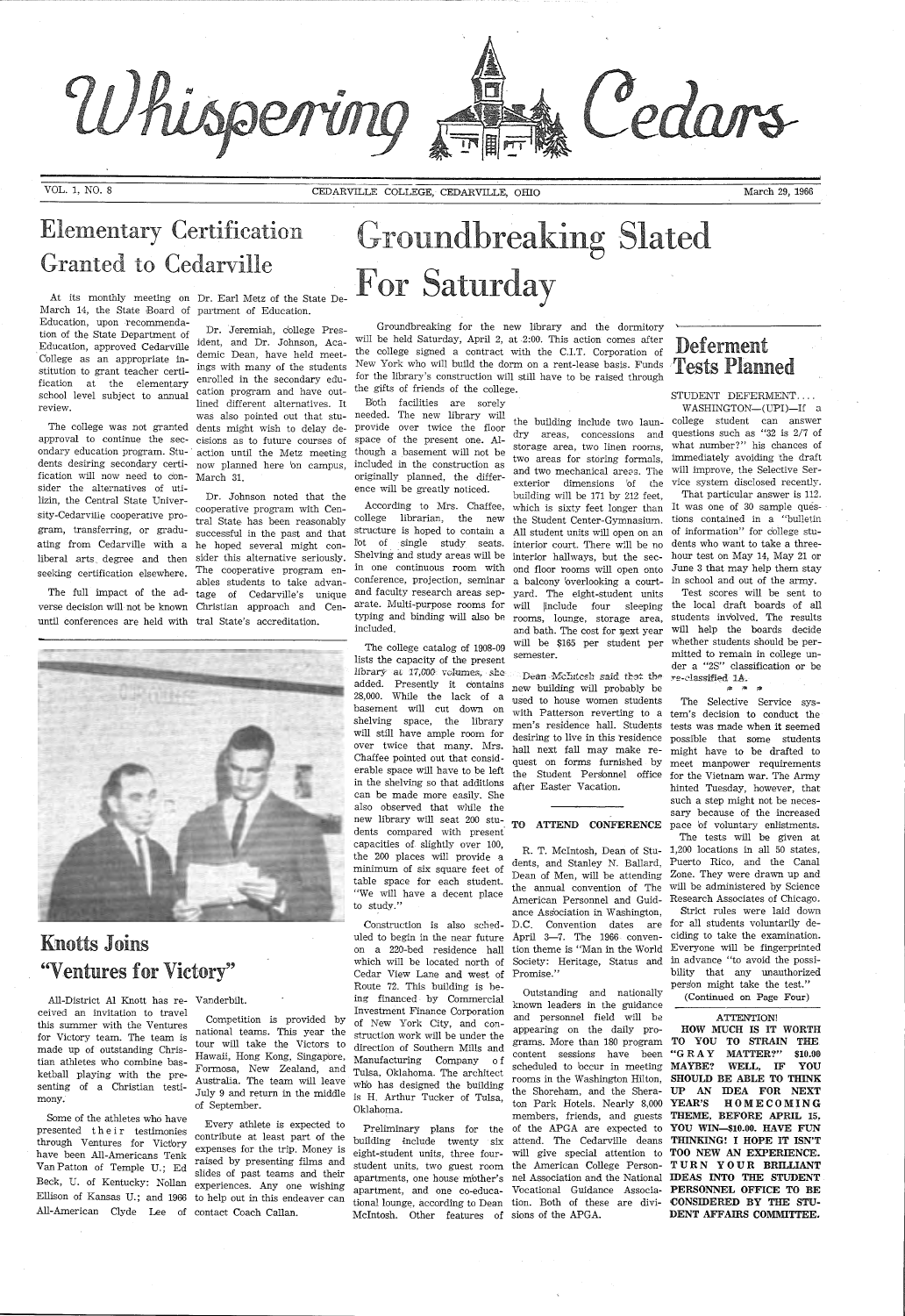WHISPERING CEDARS<br>A Journal of Student Fact and Opinion Publisher Fortnightly by Students of Cedarville College, Cedarville, O. Editor: Michael Nicholls

Circulation Manager: Larry Montgomery Photographer: John Brown Fruchtenbaum, Shirley French, Walt Keib, Sheila Soloman, Ruth Williams, Carolyn Homan, June Ellen Elkin, Jessie

Assistant Editor and Business Manager: Stephen Brown Art Editor: Deborah Miller

Sports Editor: James Hay

Twenty Cedarville Christian education majors attended the Annual Graduate School Con-<br>ference at Wheaton College, Wheaton. Illinois. Guest lecturer for the conference was Mr. Howard Hendricks from Dallas Theblogical Seminary.

## *EDITORIAL*

Student Council in a recent meeting passed a resolution attending students also prof-<br>20-4 enabling seniors to vote in the annual elections. The ited from the experience. Jan<br>measure will be submitted to a student referend measure will be submitted to a student referendum.

Arguments against the resolution centered around one basic tions, distinctives and duties jection: Those who will not be under future Councils about objection: Those who will not be under future Councils should the counselor outlined in<br>not help determine the officers for those who will However in the conference were of special Experient. Those who will not be under future Councils should the counselor outlined in<br>not help determine the officers for those who will However to the conference were of special the light of statistics, this objection casts no shadow.

light of statistics, this objection casts no shadow.<br>This year Cedarville experienced a turnover of more than reaction, while Darlene Patton 50% of last year's enrollment. 18% of these were seniors had impressed upon her the leaving absent over 32% of those who could have rited in The Theory in the leaving absent over 32% of those who could have rited in The Th Leaving absent over 32% of those who could have voted legally necessity of cooperation among<br>last year. This 32% could decide most elections If on the necessity of cooperation among turnover occurs, the percentage eligible to vote will increase,<br>for the senior class of the percentage eligible to vote will increase, for the senior class this year makes up only 12% of the enroll-<br>ment. The answer to the problem would be fall elections, but<br>they cause more problems than they cure. If present trends turnover occurs, the percentage eligible to vote will increase,<br>for the senior class this year makes up only 12% of the enroll-<br>ment. The answer to the problem would be fall elections, but from the conference. Above<br>they

also had a greater opportunity to evaluate the candidates than **TO' STUDY IN ISRAEL**<br>the underclassmen, especially the freshmen. This enables them<br>to pick the most capable person to carry out the good aspects a Arnold Fruc

and traditions of our college life.<br>
Unfortunately, in every election, there are those who do not miors, were provisionally actable their vote seriously. Bitterness, apathy or a warpd sense cepted in March for studies at<br>

If for no other reason, the seniors should be allowed to<br>vote because their influence and vote will make the campaigns<br>that much wider, tougher and more exciting. By having to<br>reach more groups, leaders and votes, the cand

Our student leaders should be the best available for the office. To make sure that they are placed there, to continue the good traditions of our school, and to insure better campaigns, Jet's give the seniors the vote.

The Gamma Chi banquet deserves our greatest praise.<br>The hard work, originality and uniqueness of the affair will<br>be remembered by all as one of the greatest highlights of<br>this year and should provide incentive for a lot of

We would also like to congratulate Mr. William Riter on ticipating in "Operation Other son. Four madrigals by Randall Thomp- selections including "The Green<br>the results of his C.P.A. tests, and Mr. Charles Buffam who Side"

MACS

STUDENTS ATTEND CONFERENCE

### by JOYCE RUDDUCK

Miss Jean Fisher observed she has attended. "Mr. Hendricks' practical ideas and statement, reprinted in part below. innovations left much food for thought."

cepted in March for studies at Land Studies in connection with the Hebrew University in Jerufor Master's degrees in Palestinology. Studies for this de-<br>gree entail work in Hebrew, archaeology, ancient history<br>and Biblical geography.

Before starting their studies

Courses will be taught in **CHORALAIRES IN CONCERT** The group will give four num-<br>Hebrew by Israeli professors. On April 1st at 8:00 p.m. the bers by Stephen Foster follow-<br>Part of the studies will be done, Choralaires wil Courses will be taught in CHORALAIRES IN CONCERT

Anyone interested in par-<br>ticipating in "Operation Other

# Young Americans<br>For Freedom

"Building leadership for a Conservative America"<br>by Stephen Leiby<br>On September 9-11, 1960, 100 leading conservative students<br>from 44 colleges and 24 states met in Sharon, Connecticut.<br>From that conference emerged the new

that the conference was the best M. Goldwater as "one of the most responsible and effective The tenets of this establishment, termed by the Hon. Barry<br>M. Goldwater as "one of the most responsible and effective<br>political action groups in the nation," are found in the Sharon<br>statement, reprinted in part below.<br>IN T

WE as young conservatives, believe:<br>
THAT foremost among the transcendent values is the<br>
individual's use of his God-given free will, whence derives<br>
his right to be free from the restrictions of arbitrary force;<br>
THAT the

THAT the genius of the Constitution—the division of<br>powers—is summed up in the clause which reserves primacy<br>to the several states, or to the people, in those spheres not<br>specifically delegated to the<br>Federal Government;<br>T

in August, both will work in a gressional Record filled with discussion of YAF. And why not? Figures bound with work in a gressional Record filled with discussion of YAF. And why not?<br>kibbutz for a week to acquaint Young Americans for Freedom is "building leadership for a<br>themselves with the language Conservative IMAT when government interferes with the work of the<br>market economy, it tends to reduce the moral and physical<br>strength of the nation; that when it takes from one man to<br>bestow on another, it dimishes the incentive of the

at the Hebrew University in annual concert. Under the di- Biller accompanying the Chor-<br>Jerusalem. The program ends rection of Mr. Paul Vendus 1, 1976 accompanying the Chorin August, 1967. rectio:rr of Mr; Paul Vander-alaires on *the* guitar in one of koy, the Choralaires will begin the Foster songs entitled "Some<br>by presenting- two songs from Folks." The concert will be<br>Robert Frost's "Frostiana," concluded with a family set to music by RandaII Thomp-selections including "The Green"<br>Son Four maximulations including "The Green"

will follow.<br>
See Ted Oakley today. Will follow.<br>
See Ted Oakley today. Will follow.<br>
See Ted Oakley today. Will follow.<br>
Mary Poppins." The group will give four num- On April 1st at  $8:00$  p.m. the bers by Stephen Foster follow-Leaves of Summer" directed

Sorry, Mick-Mank MAYAE MoLES (J of N Must wasn't motivated to do that cartoon you wanted on STUDENT APATHY fessic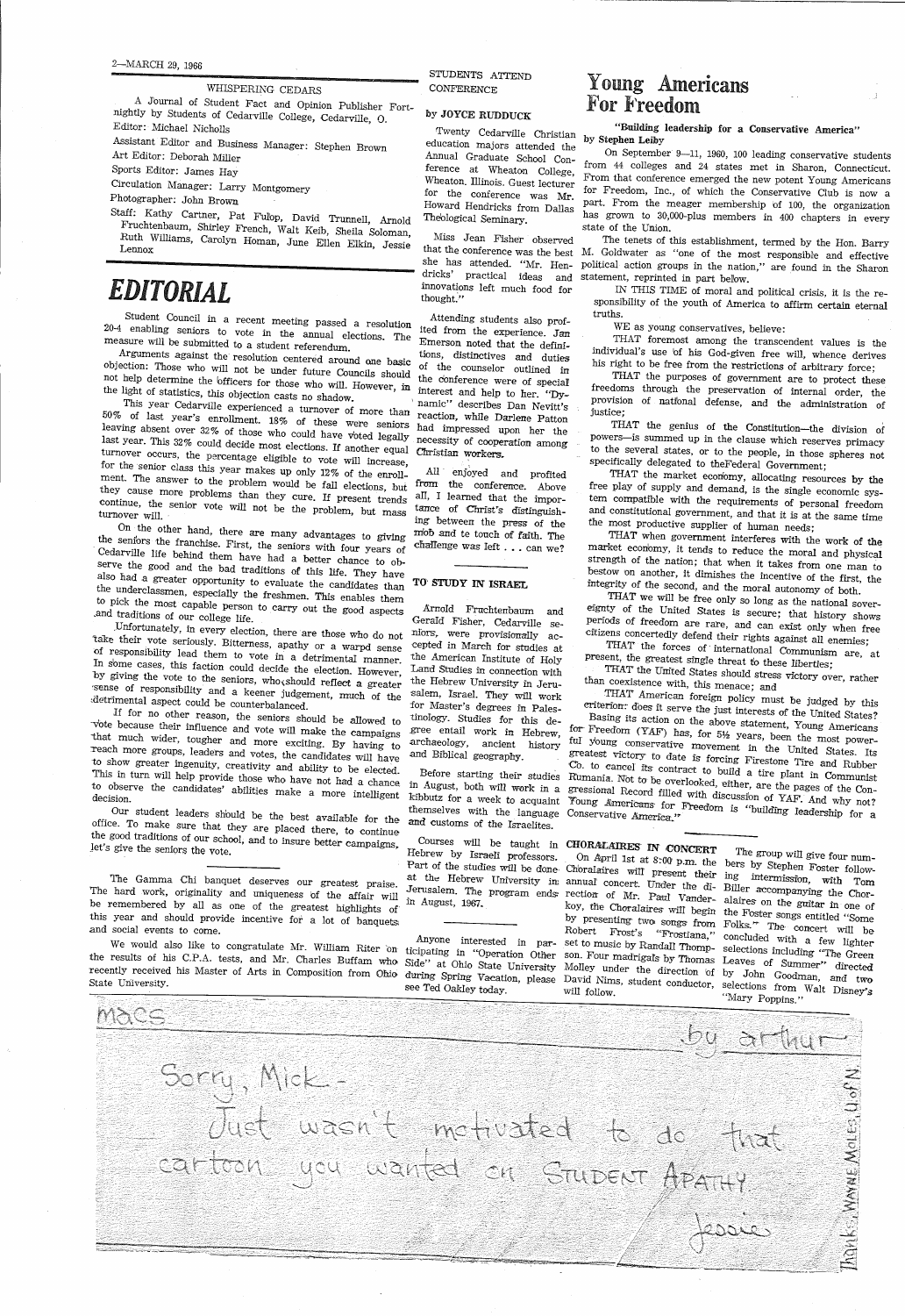## *The Question at Issue*

What would you like to see done in Cedarville's Artist Series Program?



I feel that the artist series program needs a broadening  $\overline{r}$  **i** and intensification. Our stu-<br>dents seem to lack a knowledge and appreciation of light and heavy classical music, an awareness of the great movements and philosophies of our day, and an open-mindedness toward ideas that are contrary to bur conservative Baptist viewpoint. I would like to see more men well versed in the areas of music, art, philosophy and world affairs brought to the campus through the artist series program.

If we are to have required meetings, such as the artist series, I feel that contemporary by MR. MURRAY MURDOCK. speakers, such as ambassadors and other notables in the realm FREE INQUIRY of the fine arts should be represented and not programs by Cedarville College organizations.

make concerning the artist minds find most satisfactory.<br>series. One, there have been This is a nign and worthy<br>too few programs, too far be- goal. Any student hoping to at-<br>tween, and second, perhaps tain intellectual mat the sessions would not need to the basic responsibilities of be required. Let the program, higher education must be the not an attendance card, draw development of an academic<br>the audience. climate conducive to the free

Dorothy Olsen, 1966

Rich Davis, 1968 potential answers to an in-<sup>I</sup>have two suggestions to from these the alternative their College students today speak incessantly of their "right" of free inquiry. By this they mean the right to face the variety of tellectual problem and choose

> climate conducive to the free Phil Grisso, 1966 exchange of heterogeneous con-

> > An open-minded intellectual<br>climate is not inconsistent with the principles of a Christian college like Cedarville. Conservative Christianity should not and must not be used as a mask for intellectual sloth.

The artist series must include artists in every field, ·those who are experts, masters of their subject. This rule ap<sup>p</sup>lies tb everyone billed in an artist-lecture series, whether he represents music, politics, or trees.

more artist series pertaining to ally the burden of responsibility the world situation. Last year for this failure must rest upon it seemed that all the series the shoulders of the faculty and were directed toward the cul-administration. They must cretural area, and none toward ate an atmosphere in which any bther. A well-rounded pro-students feel free to disagree. gram would be more fitting. A be excellent.

Keith Shubert, 1967

Gordon Griffin, 1966 Cedarville College lacks this I think we ought to have faculty members agree. Natur-Surveys taken this year indicate that many students feel "open - mindedness." Several

We would like to express our sincere apologies for all the mistakes in the last issue's review bf "The Mikado." Our embarrassment can be explained. In order to insure immediate coverage of the musical, the review was called in to the printer following the Friday performance. This eliminated the possibility of proofreading the galley and hence the mistakes. For those of you who would like "to review the paper" the opportunity does exist in SIGNED letters to the editor. The Editor

good speaker directly involved Do they have any responsibility in the Viet Nam situation would in the develbpment of free in-But what about the students? quiry? Indeed they do! In order to have an open-minded intellectual climate a college must have not only a faculty that promotes free inquiry, but also a student body that is intellectually curious. Students must be interested in the basic theories, new ideas, and new interpretations that are stimulating the academic community. They must develop within themselves a sensitivity to significant questions. A student's investigation of ideas is meaningful only if it discriminating judgment, and a thorough understanding of every aspect of the problem. This means long hours of reading and study, not merely to fulfill course requirements, but for the sheer pleasure of acquiring information. This accumulation

of data is vital to free inquiry. Too many students theorize without the facts, and theories without buttressing are worse than useless. On the other hand, the learn-

ing process must include more than the mere amassing of a myriad of fact. Divorced from an ability to analyze, interpret, and evaluate, facts became insignificant trivia. The educated individual is characterized by the ability to think and reason, and the student must learn to defend his ideas logically and trenchantly.

The process of free inquiry is valuable and delightful when approached properly. But students must remember that this is not only their right, it is their responsibility. The faculty must do everything in their power to stimulate thought. But the students must respond to the stimuli by demonstrating <sup>a</sup>healthy intellectual curiosity which can be channeled tbward a comprehensive investigation of evidences. Free inquiry can become a reality only when open and inquiring minds em<sup>p</sup>loy habits of rigorous and

| become a reality only wh    |         |  |   |
|-----------------------------|---------|--|---|
| open and inquiring minds er |         |  |   |
| ploy habits of rigorous     |         |  | a |
| disciplined investigation.  |         |  |   |
|                             |         |  |   |
|                             |         |  |   |
|                             |         |  |   |
|                             |         |  |   |
|                             |         |  |   |
|                             |         |  |   |
|                             |         |  |   |
|                             |         |  |   |
|                             | Support |  |   |
|                             |         |  |   |
|                             |         |  |   |
|                             |         |  |   |

Your

Student

Body

Project

\$1235.90

To

Go

MARCH 29, 1966-3

| CAMPUS CALENDAR                          |  |  |  |
|------------------------------------------|--|--|--|
|                                          |  |  |  |
|                                          |  |  |  |
|                                          |  |  |  |
| April 6, 12 noon  Spring vacation begins |  |  |  |
| April 13, 12 noon  Spring vacation ends  |  |  |  |
| April 14  Recital, Gordon Griffin        |  |  |  |
| April 15  Recital, Charles Buffham       |  |  |  |
| April 18-23  Missionary Conference       |  |  |  |

### CHOIR TOUR

|                 | April 3 Sunday<br>morning                                                                | Redeemer Baptist Church, 27300                                                                         |
|-----------------|------------------------------------------------------------------------------------------|--------------------------------------------------------------------------------------------------------|
|                 | April 3 Sunday<br>afternoon                                                              | Hoover Rd., Warren, Mich.<br>Tabernacle Baptist Church, 22323<br>Stephenson Hwy., Hazel Park,<br>Mich. |
|                 | April 3 Sunday<br>evening                                                                | Gilead Baptist Church, 16850<br>Southfield Rd., Allen Park,<br>Mich. 48101                             |
|                 | April 4 Monday                                                                           | West Chicago Baptist, 19510<br>West Chicago, Detroit, Mich.<br>48228                                   |
|                 | April 5 Tuesday                                                                          | Cascades Baptist Church, 1012<br>West High, Jackson, Mich.<br>49203                                    |
|                 | April 6 Wednesday                                                                        | Riverdale Baptist Church, 3202<br>Flushing Road, Flint, Mich.                                          |
|                 | April 7 Thursday                                                                         | 48504<br>First Baptist Church, Gilford                                                                 |
|                 | April 8 Friday                                                                           | Road, Caro, Mich. 48723<br>Grace Baptist Church, State at                                              |
|                 | April 9 Saturday                                                                         | Carolina, Saginaw, Mich. 48602<br>Baptist Missionary Church, 811                                       |
| April 10 Sunday | morning<br>一村三八寨                                                                         | Monroe St., LaPorte, Ind.<br>First Baptist Church, Harrison<br>at Broadway, Mentone, Ind.<br>46539     |
| April 10 Sunday | evening                                                                                  | First Baptist Church, 724 North<br>Main St., Mishawaka, Ind.                                           |
|                 | المخطوب ال<br>April 11 Monday<br>۸<br>ن<br>الله الكنة بساب <del>ات تستخدم</del> العاملين | 46544<br>Bible Baptist Church, West Chi-<br>cago St., Coldwater, Mich.                                 |
|                 | April 12 Tuesday                                                                         | 49036<br>York Baptist Church, Stony                                                                    |
|                 | April 13 Wednesday                                                                       | Creek & Platt Rds., Milan,<br>Mich. 48160<br>Calvary Baptist Church, 5971                              |
|                 |                                                                                          | East Wallings Road, Broad-<br>view Heights, Ohio 44141                                                 |
|                 | an/                                                                                      |                                                                                                        |



Xenia's Finest Store for Men 24 South Detroit Street Hart. Schaffner and Marx

Dobb's Hats - Florsheim Shoes

Visit Our *Traditional Shop* for Young Men

### John Donley Gas and Oil Co. 293 South Main

Lowest Gas frices in Town Regular 29.9 Ethyl 33.9 Oil - Parts - Service Harner's CEDARVILLE SUPER VALU MARKET Meats - Produce - Groceries PHONE SO 6-1201